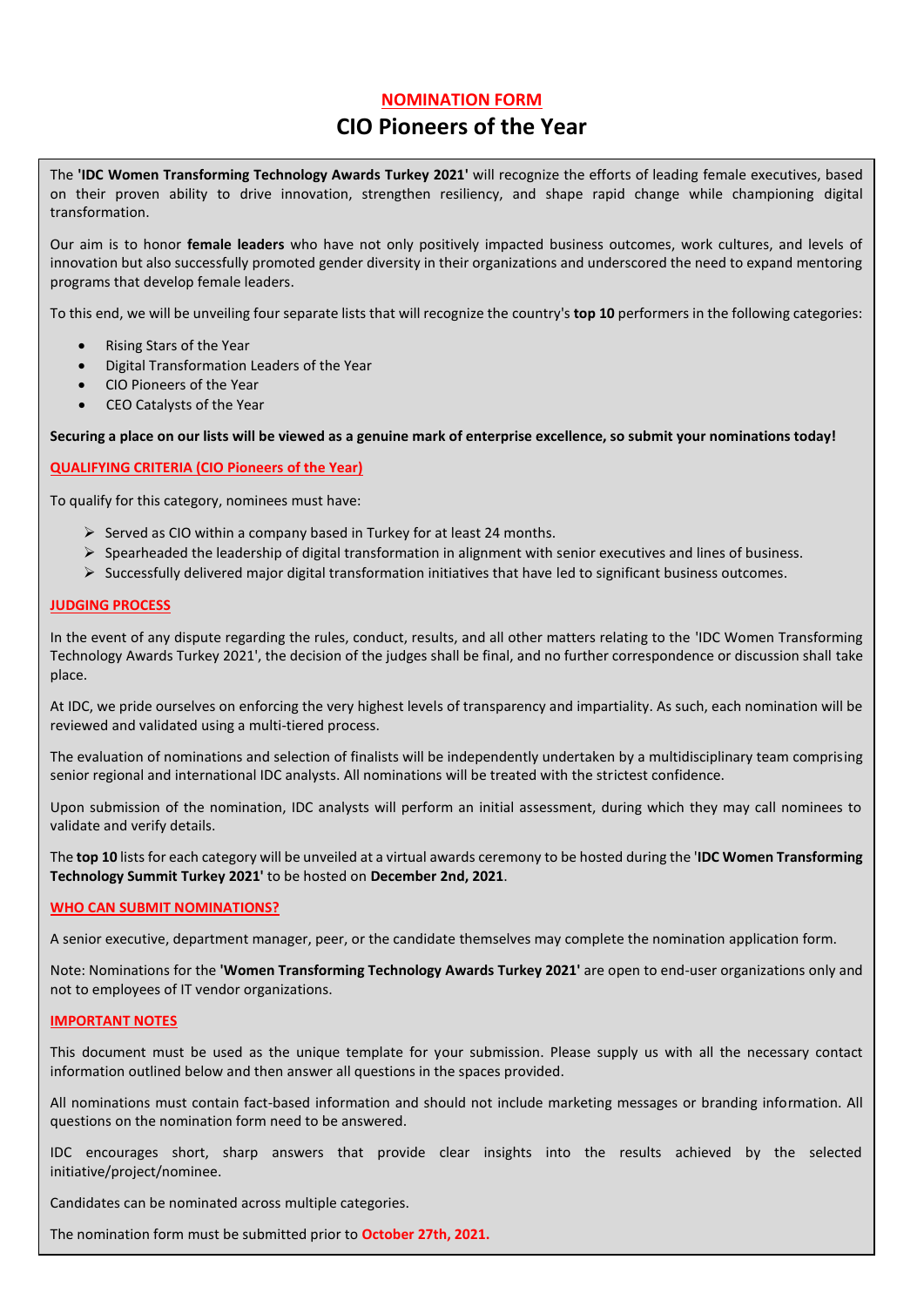#### **Contact details of the nominee:**

| Name:                        |  |
|------------------------------|--|
| Title:                       |  |
| Company:                     |  |
| Postal Address:              |  |
|                              |  |
| City, Country:<br>Telephone: |  |
| Mobile:                      |  |
| Email:                       |  |

**Digital Transformation Initiatives**: List all digital transformation initiative/s or project/s implemented and overseen by the CIO personally in the past 24 months. Describe each in as much detail as possible, including the objectives, features, technologies, challenges, implementation process, etc.

**Business Impact:** Describe the business impact of the digital transformation initiative/s or project/s implemented and overseen by the CIO. As much as possible, please detail the clear business outcomes that were achieved, including any quantifiable outcomes. Compare the outcomes to the objectives/goals that were established at the outset of the initiative.

**Business Value**: Has the business launched new products or services owing to the digital transformation initiative/s or project/s undertaken? What revenues or cost savings have been generated due to the launch of such new products or services?

**Leadership Role:** Describe the leadership role you have played in the relevant digital transformation initiative/s and project/s.